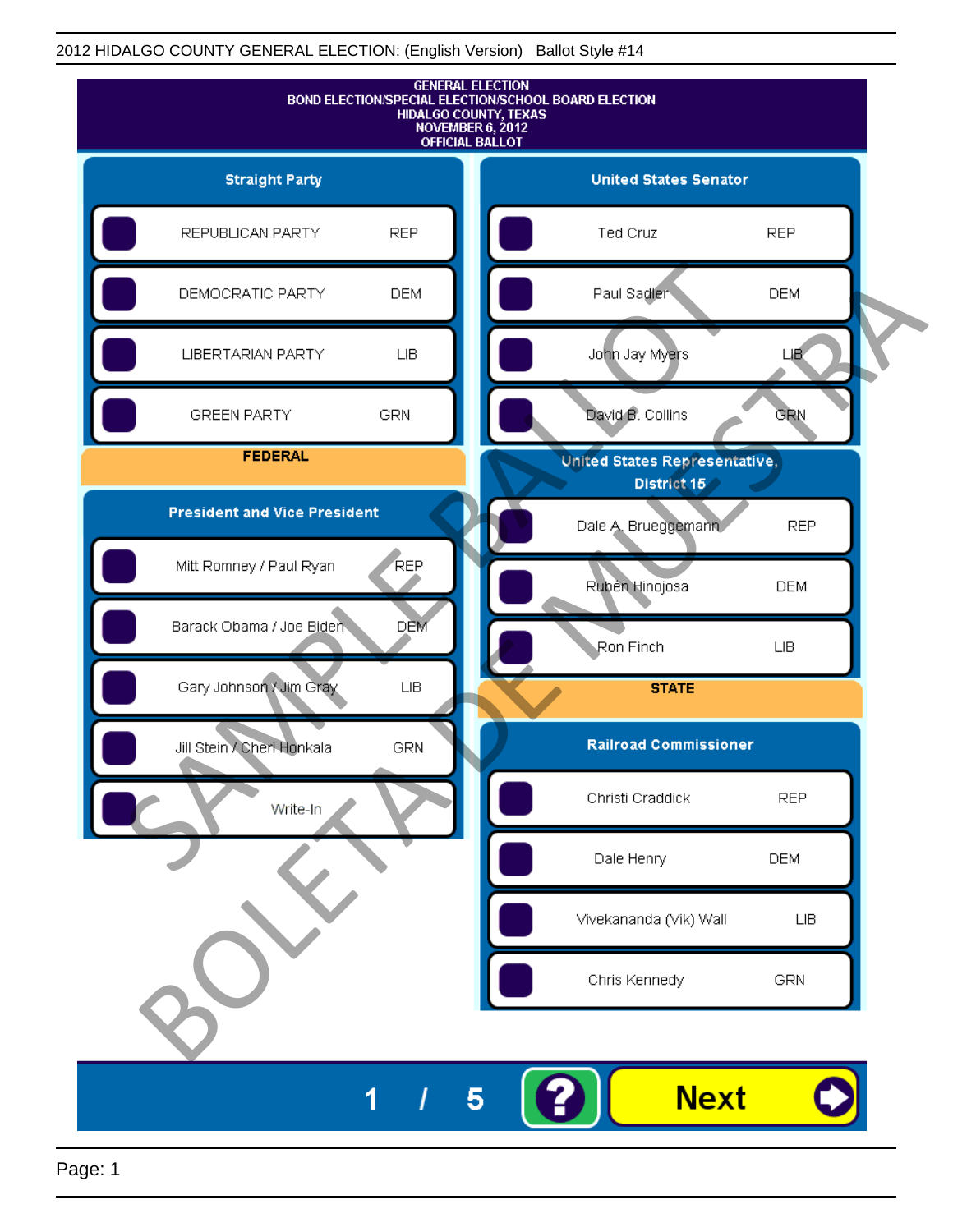

Page: 2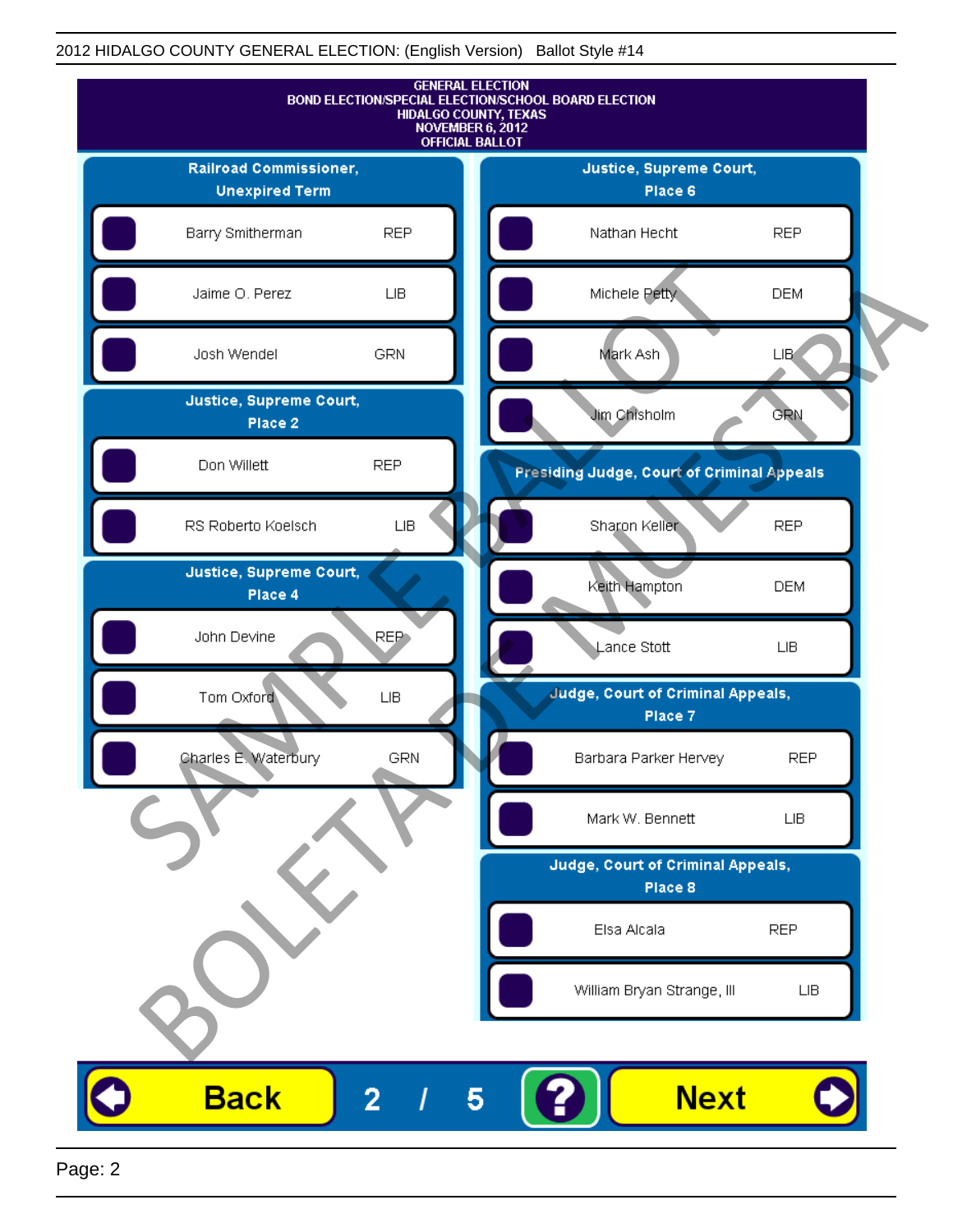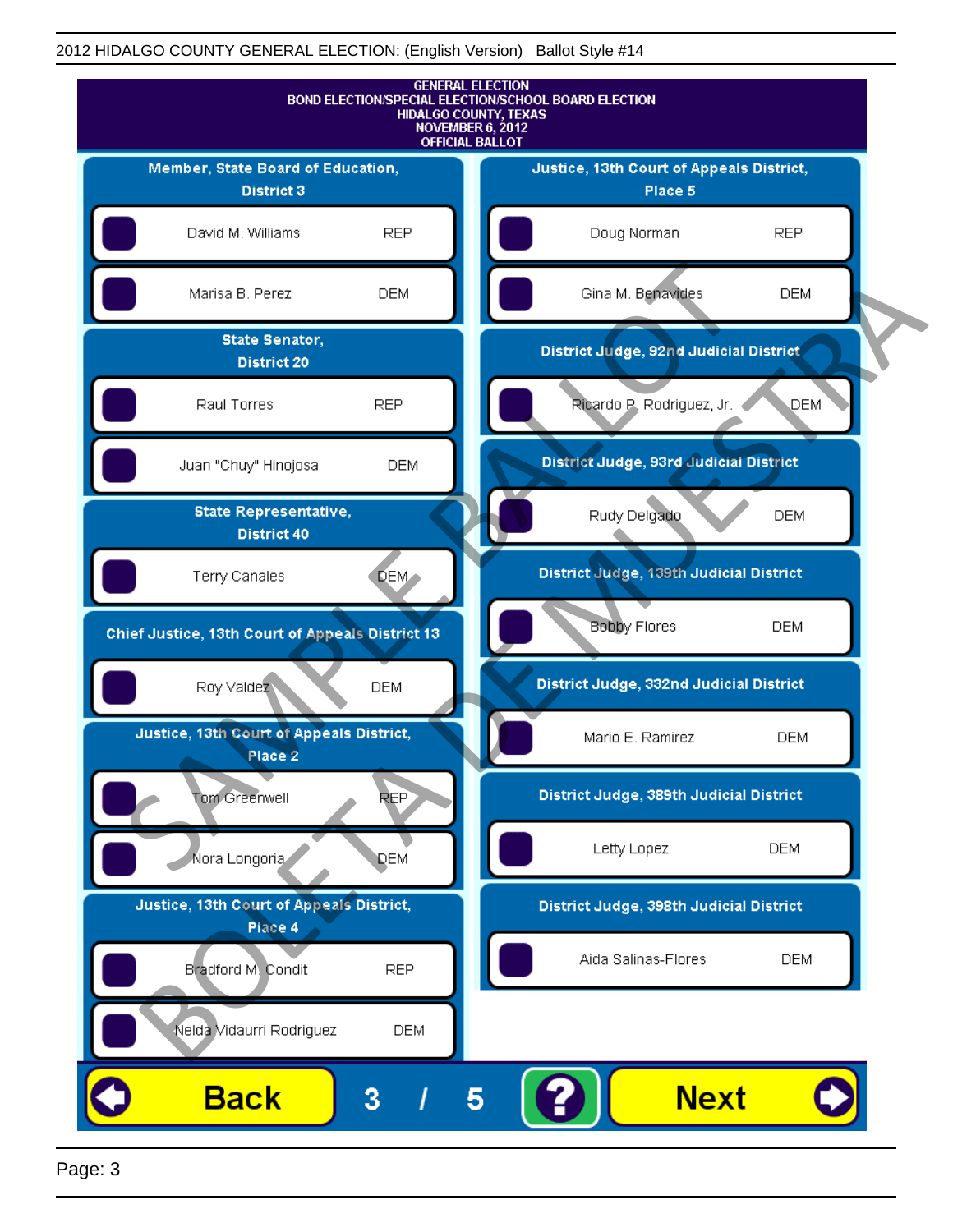|                                                                                                                                                 |            | <b>GENERAL ELECTION</b><br>BOND ELECTION/SPECIAL ELECTION/SCHOOL BOARD ELECTION<br><b>HIDALGO COUNTY, TEXAS</b><br>NOVEMBER 6, 2012<br><b>OFFICIAL BALLOT</b> |
|-------------------------------------------------------------------------------------------------------------------------------------------------|------------|---------------------------------------------------------------------------------------------------------------------------------------------------------------|
| District Judge, 430th Judicial District                                                                                                         |            | <b>CITY OF EDINBURG</b>                                                                                                                                       |
| Israel Ramon, Jr.                                                                                                                               | <b>DEM</b> | <b>PROPOSITION</b>                                                                                                                                            |
| District Judge, 449th Judicial District                                                                                                         |            | Adoption of the fire fighters' civil service law.                                                                                                             |
| Jesse Contreras                                                                                                                                 | <b>DEM</b> | FOR                                                                                                                                                           |
| <b>COUNTY</b>                                                                                                                                   |            | <b>AGAINST</b>                                                                                                                                                |
| <b>Sheriff</b>                                                                                                                                  |            | EDINBURG CONSOLIDATED INDEPENDENT SCHOOL<br><b>DISTRICT</b>                                                                                                   |
| Robert Caples                                                                                                                                   | <b>REP</b> | FOR SCHOOL BOARD TRUSTEE,<br>Place 4                                                                                                                          |
| Guadalupe "Lupe" Trevino                                                                                                                        | DEM        | Alex Rios                                                                                                                                                     |
| HIDALGO COUNTY DRAINAGE DISTRICT NUMBER ONE                                                                                                     |            | Robert Peña Jr.                                                                                                                                               |
| <b>BOND ELECTION</b>                                                                                                                            |            | Irma Salazar Peña                                                                                                                                             |
| THE ISSUANCE OF \$184,000,000.00 IN BONDS AND THE<br>LEVYING OF THE TAX IN PAYMENT THEREOF FOR<br>IMPROVEMENTS TO THE DRAINAGE DISTRICT'S STORM |            | Alfredo Salinas                                                                                                                                               |
| <b>DRAINAGE SYSTEM?</b>                                                                                                                         |            | FOR SCHOOL BOARD TRUSTEE,<br>Place 6                                                                                                                          |
| <b>FOR</b>                                                                                                                                      |            | Xavier Salinas                                                                                                                                                |
| <b>AGAINST</b>                                                                                                                                  |            | Carmen Gonzalez                                                                                                                                               |
|                                                                                                                                                 |            |                                                                                                                                                               |
| <b>Back</b>                                                                                                                                     | 4          | <b>Next</b><br>5                                                                                                                                              |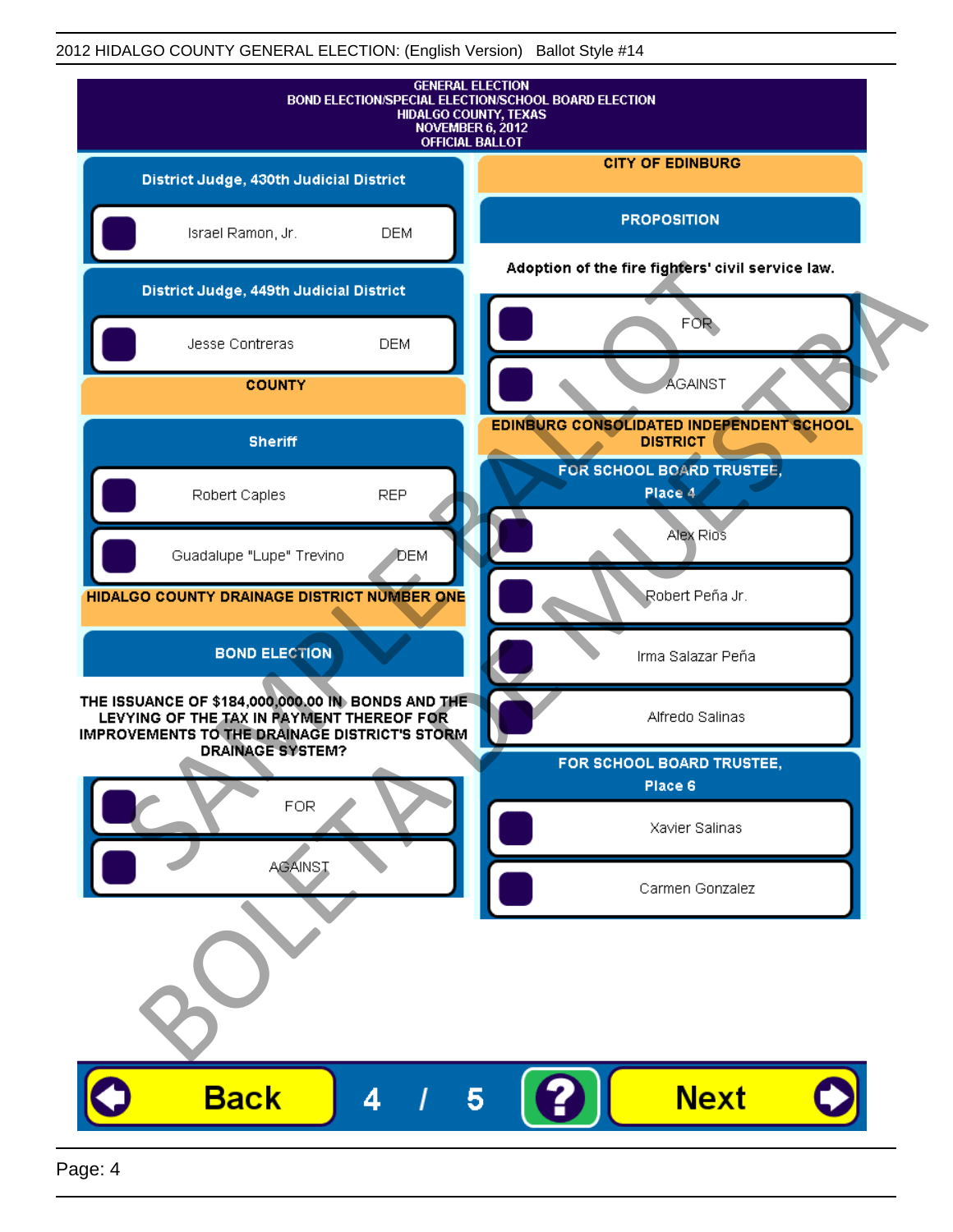| <b>GENERAL ELECTION</b><br>BOND ELECTION/SPECIAL ELECTION/SCHOOL BOARD ELECTION<br>HIDALGO COUNTY, TEXAS<br><b>NOVEMBER 6, 2012</b><br><b>OFFICIAL BALLOT</b> |
|---------------------------------------------------------------------------------------------------------------------------------------------------------------|
| FOR SCHOOL BOARD TRUSTEE,<br>Place 7                                                                                                                          |
| Jaime Solis                                                                                                                                                   |
| Ciro Trevino                                                                                                                                                  |
| UNOPPOSED CANDIDATES DECLARED ELECTED                                                                                                                         |
| Judge, County Court at Law No. 7<br>Sergio Valdez (DEM)                                                                                                       |
| <b>County Tax Assessor-Collector</b><br>Pablo "Paul" Villarreal, Jr. (DEM)                                                                                    |
| <b>County Commissioner, Precinct No. 1</b><br>A.C. Cuellar Jr. (DEM)                                                                                          |
| County Commissioner, Precinct No. 3<br>Joe M. Flores (DEM)                                                                                                    |
| Justice of the Peace, Precinct No. 1 Place 1<br>Gilberto Saenz (DEM)                                                                                          |
| Justice of the Peace, Precinct No. 2 Place 1<br>Robert M. "Bobby" Contreras (DEM)                                                                             |
| Justice of the Peace, Precinct No. 3 Place 1<br>Luis J. Garza (DEM)                                                                                           |
| Justice of the Peace Precinct, No. 4 Place 1<br>Charlie Espinoza (DEM)                                                                                        |
| -Constable, Precinct No. 1<br>Celestino Avila Jr. (DEM)                                                                                                       |
| <b>Constable, Precinct No. 2</b><br>Martin "Marty" Cantú (DEM)                                                                                                |
| Constable, Precinct No. 3<br>Lazaro "Larry" Gallardo Jr. (DEM)                                                                                                |
| Constable, Precinct No. 4<br>J.E. "Eddie" Guerra (DEM)                                                                                                        |
|                                                                                                                                                               |
| <b>Review</b><br><b>Back</b>                                                                                                                                  |

ш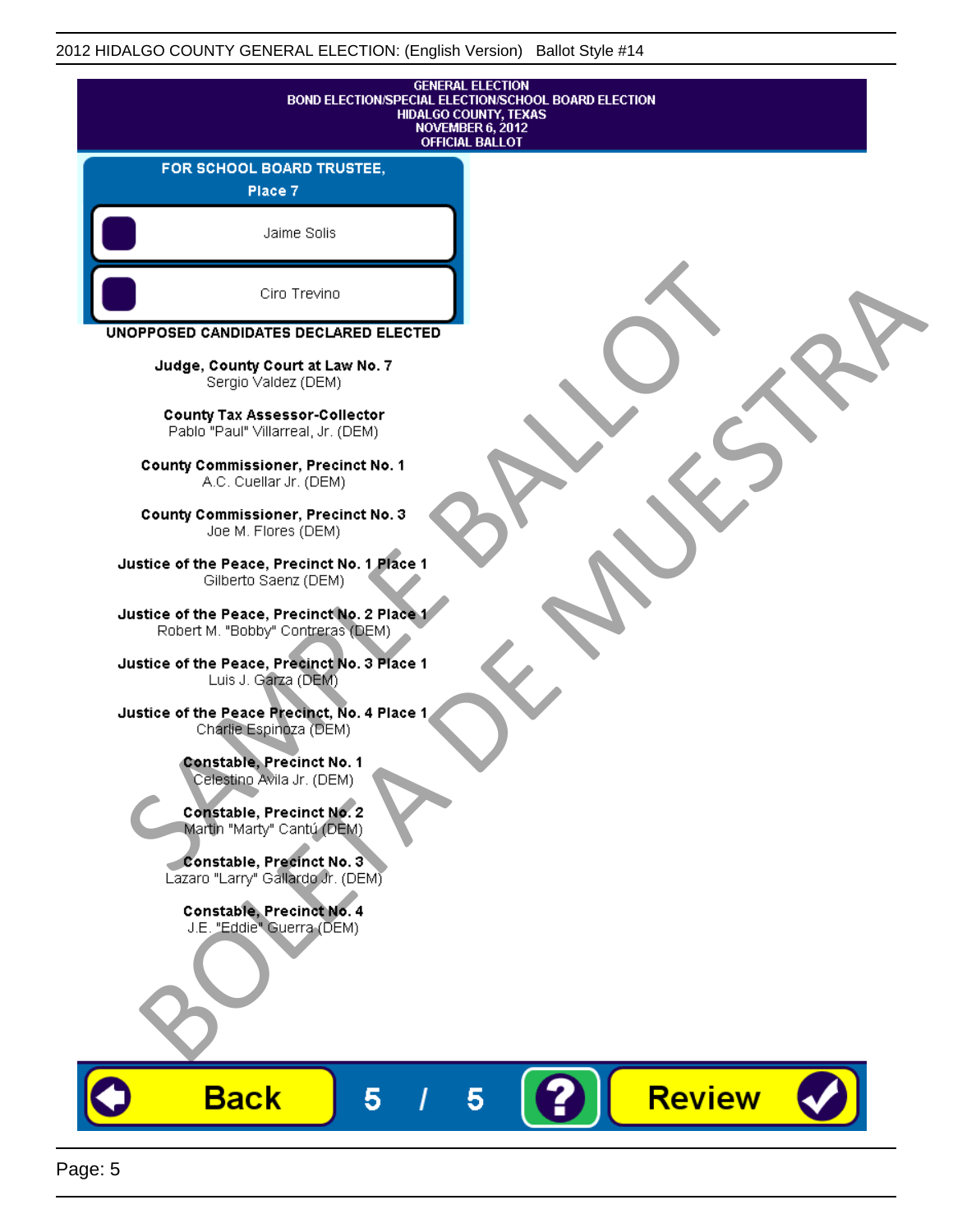# **Summary Ballot Instructions**

Press the candidate name or contest title to return to a contest.

Vote button will light up when

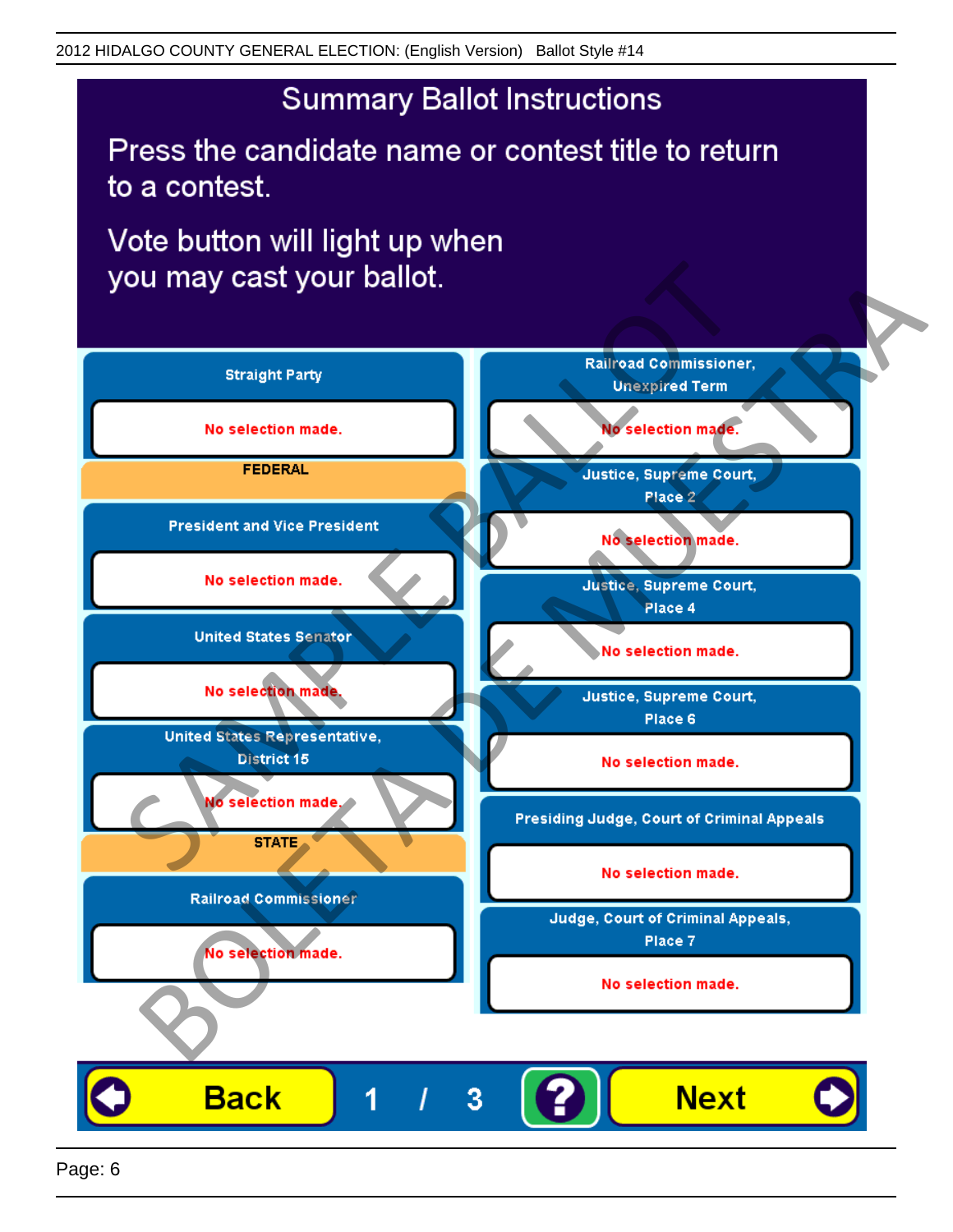# **Summary Ballot Instructions**

Press the candidate name or contest title to return to a contest.

Vote button will light up when



Page: 7